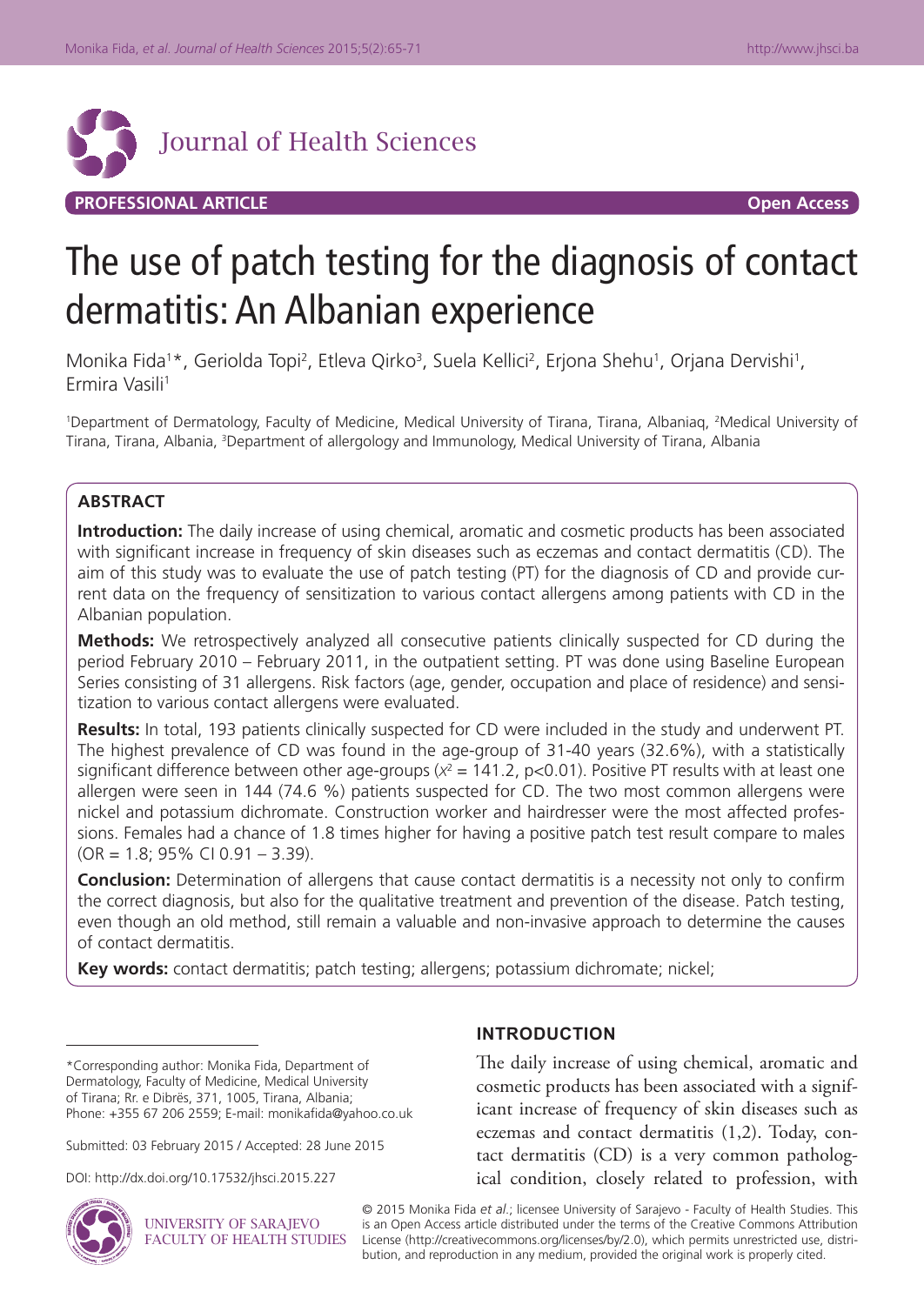a high prevalence and a high impact on quality of life (3-5). It is defined as an inflammatory reaction of the skin caused by different allergens and irritating substances (6).

The development of contact dermatitis has been related to a combination of individual characteristics (endogenous factors) and exposure (exogenous factors) (6,7). Skin contact with allergen or irritating substance is a necessary step for development of CD. However, the probability of occurrence and the degree of reaction depend on the type of allergen or irritant and intensity of the exposure (7). Even though the effect of chemical irritants can be reduced by precautions (limiting the contact with these materials or using appropriate protection), the sensitivity to various substances is increasing (8,9). This makes the prevention and medical treatment of contact dermatitis very difficult (10,11). Nevertheless, accurate application and correct interpretation of patch tests (PT) are considered the key for a successful treatment of contact dermatitis (12,13).

According to literature data, the median prevalence of CD in the general population to at least one allergen was 21.2% (range 12.5-40.6%) (14). Likewise, the prevalence of hand eczema in the general population is estimated around 4%, with lifetime prevalence around 15% (15). However, most of the data published are extrapolated from surveillance studies on occupational dermatitis. According to these studies, the annual incidence of contact dermatitis is 13 to 34 cases per 100.000 workers (16,17).

Very little is known about the distribution of CD among Albanian population and to our knowledge no recent data has been published. Thus, we aimed to evaluate the use of PT for the correct diagnosis of CD and provide current data on the frequency of sensitization to various contact allergens. Furthermore, we evaluated the distribution of risk factors, such were age, gender, occupation and place of residence in a group of Albanian patients.

#### **METHODS**

### **Study design**

We retrospectively analyzed all consecutive patients clinically suspected for CD during the period February 2010 – February 2011 at the outpatient

unit of Polyclinic "At Luigji Monti" in Tirana. Medical history and clinical diagnosis were recorded using two questionnaires adapted for our population in accordance with European standardized questionnaires for skin diseases (18). Questionnaires included information about age, gender, place of residency, profession, exposure to allergens, results of patch testing, spread of the disease, comorbidities and smoking history. Geographical distribution of the patients was totally random.

## **Study population**

All the patients included in the study were clinically suspected for CD. Before the application of PT the patients had no active disease and were not taking any medication such as corticosteroids (locally or systemic) and/or immunomodulatory drugs. Clinically healthy individuals and pregnant women were excluded from the study. Informed consent was acquired from all subjects. Risk factors, such as age, gender, place of residence (rural or urban) and profession were investigated in this group of patients. PT results were compared between males and females and also between age-groups. The diagnosis of CD for each patient was made based on a detailed medical history, occupation profile, characteristics of skin lesions and PT results.

#### **Patch testing**

Baseline European Series consisting of 31 allergens (19) were applied to all patients that were clinically suspected for CD. Interpretation of the results was performed after 48 (first reading) and 72 hours (second reading) according to the International Contact Dermatitis Research Group as follow: negative reaction (-); uncertain reaction (?); weak positive reaction (+); strong positive reaction  $(++)$  and extreme positive reaction  $(++)$ (Figure 1).

#### **Statistical analysis**

All the data were analyzed using SPSS, version 17.0. Categorical variables were presented as numbers (absolute values) and percentages. Fisher's exact test was used to compare categorical variables. The distribution of the sample size was calculated using D' Agostino-Pearson test. Multivariate logistic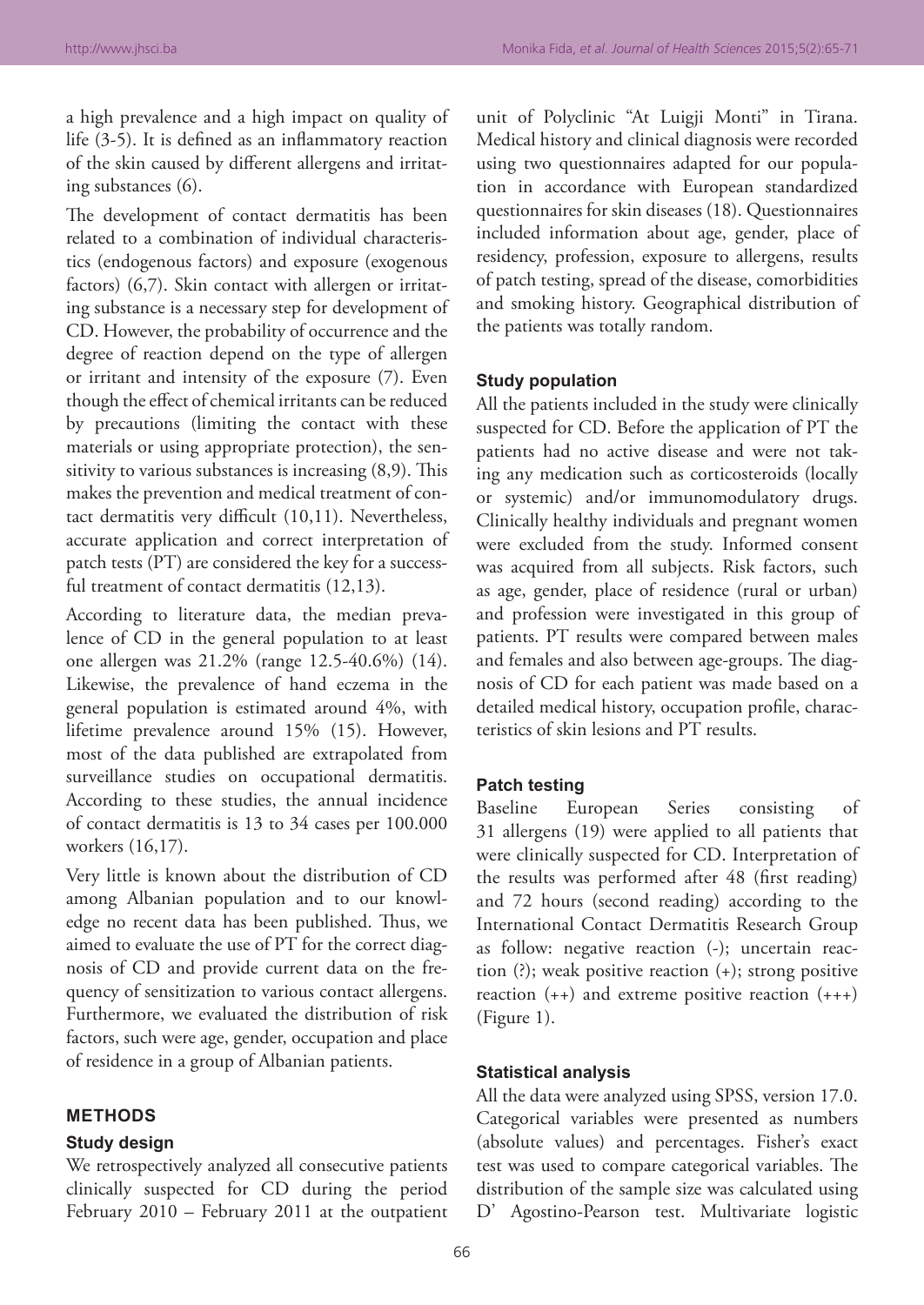

**FIGURE 1.** Interpretation of patch testing. (A) uncertain reaction; (B) weak positive reaction; (C)strong positive reaction; (D) extreme positive reaction.

regression was used to assess the association between contact dermatitis and other variables. Odds ratio (OR) and 95% confidence interval (CI) are reported. All the tests were two-sided and statistical significance was defined as  $p \leq 0.05$ .

#### **RESULTS**

## **Characteristics of patients with contact dermatitis**

In total, 193 patients clinically suspected for CD and underwent PT. The mean age of the study population was  $40.1$  years ( $\pm 10.5$  years), with the youngest age of 9 years and the oldest of 62 years. The mean age of females and males was the same with no significant difference ( $t = 0.381$ ,  $p = 0.7$ ).

Socio-demographic characteristics of the patients included in the study are presented in Table 1. From all the patients included, 86 (46.4%) were male and 107 (53.6%) were female, with no significant difference between gender  $(X^2 = 2.07,$ p=0.1). Most of the patients were in the age-group of 31-40 years (63 patients). All the other agegroups had a significant lower number of patients. According to the place of residence, the number of patients from urban areas was significantly higher than those who lived in rural areas ( $X^2 = 62.6$ , p < 0.01). Construction workers were most affected by contact dermatitis (21.8%) followed by hairdressers (9.8%).

| <b>TABLE 1.</b> Socio-demographic characteristics of the patients |  |  |  |
|-------------------------------------------------------------------|--|--|--|
| involved in the study                                             |  |  |  |

| Socio-demographic characteristics | N              | $(\% )$ | p-value |
|-----------------------------------|----------------|---------|---------|
| Gender                            |                |         | 0.1     |
| Male                              | 86             | 46.4    |         |
| Female                            | 107            | 53.6    |         |
| Age-group (years)                 |                |         | < 0.01  |
| $0 - 10$                          | $\overline{2}$ | 1.0     |         |
| $11 - 20$                         | $\overline{2}$ | 1.0     |         |
| $21 - 30$                         | 40             | 20.7    |         |
| 31-40                             | 63             | 32.6    |         |
| 41-50                             | 46             | 23.8    |         |
| 51-60                             | 39             | 20.2    |         |
| $60+$                             | 1              | 0.5     |         |
| Residence                         |                |         | < 0.01  |
| Rural                             | 41             | 21.2    |         |
| Urban                             | 152            | 79      |         |
| Profession                        |                |         | < 0.01  |
| Constructor worker                | 42             | 21.8    |         |
| Hairdresser                       | 19             | 9.8     |         |
| Employee                          | 14             | 7.3     |         |
| Domestic                          | 13             | 6.7     |         |
| Seller                            | 12             | 6.2     |         |
| Cashier                           | 11             | 5.7     |         |
| Dentist                           | 10             | 5.2     |         |
| Physician                         | 9              | 4.7     |         |
| Driver                            | 9              | 4.7     |         |
| Nurse                             | 8              | 4.1     |         |
| <b>Student</b>                    | 8              | 4.1     |         |
| Bartender                         | 6              | 3.1     |         |
| Laboratory technician             | 6              | 3.1     |         |
| Engineer                          | 4              | 2.1     |         |
| Pupil                             | 4              | 2.1     |         |
| Telephone operator                | 3              | 1.6     |         |
| Sanitary                          | 3              | 1.6     |         |
| Veterinarian                      | 3              | 1.6     |         |
| Teacher                           | $\overline{2}$ | 1.0     |         |
| Artist                            | $\overline{2}$ | 1.0     |         |
| Pharmacist                        | $\overline{2}$ | 1.0     |         |
| Journalist                        | $\overline{2}$ | 1.0     |         |
| Social worker                     | 1              | 0.5     |         |

#### **The results of the patch testing**

Positive PT results with at least one allergen were seen in 144 patients (74.6 %). This was significantly higher compared to 49 patients (25.4 %) who had a negative PT result ( $X^2 = 45.7$ ; p <0.01). Table 2 shows the results of the PT according to gender and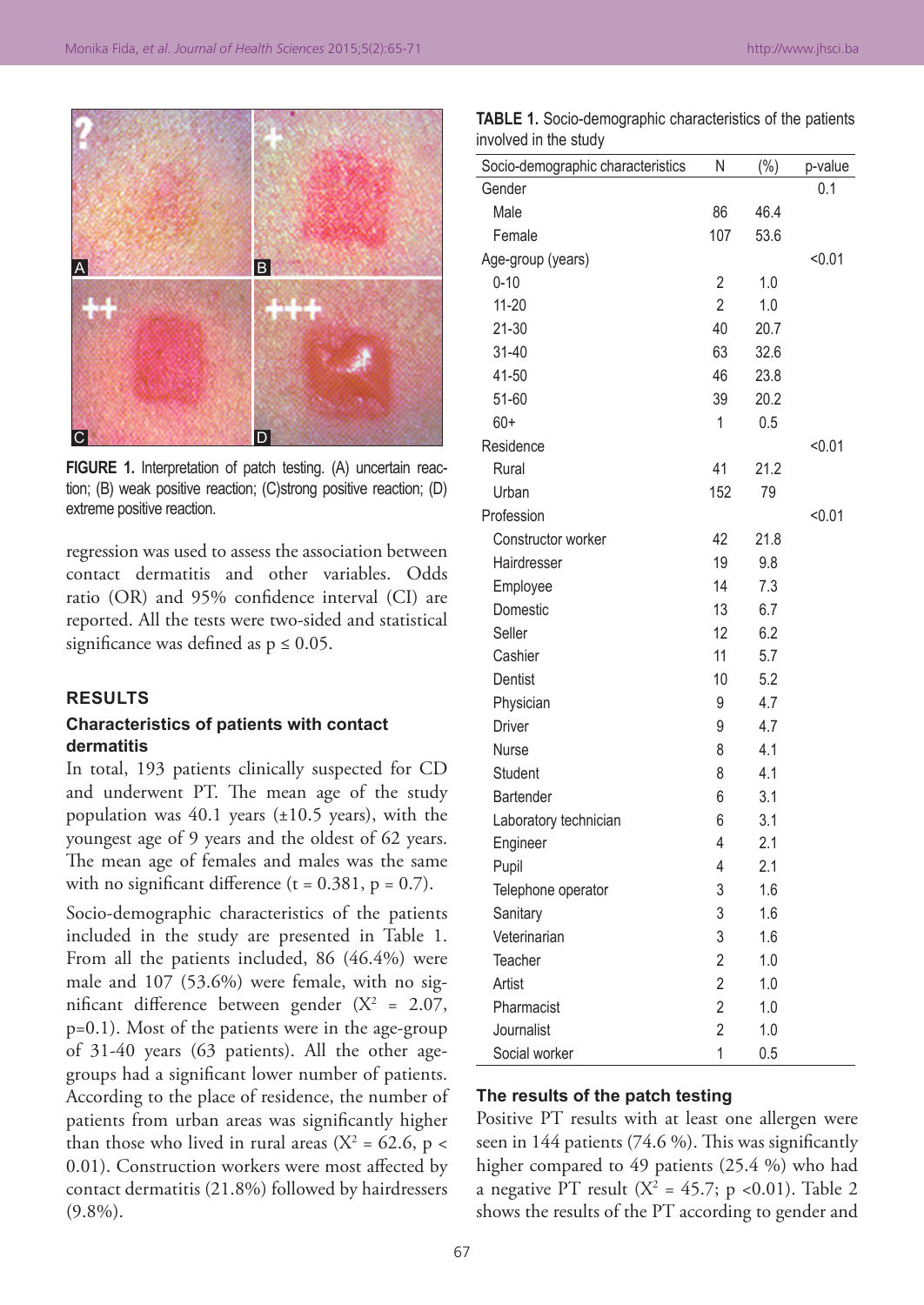| Patch test results | Ν       | $(\%)$   | p-value  |
|--------------------|---------|----------|----------|
| Patch test         |         |          | < 0.01   |
| Negative           | 49      | 25.4     |          |
| Positive           | 144     | 74.6     |          |
| Females            |         |          | < 0.01   |
| Negative           | 22      | 11       |          |
| Positive           | 85      | 44       |          |
| Males              |         |          | < 0.01   |
| Negative           | 27      | 14       |          |
| Positive           | 59      | 31       |          |
| Age-group          |         | N(%)     |          |
|                    |         | Negative | Positive |
| $0 - 10$           |         | 1(50)    | 1(50)    |
| $11 - 20$          |         | 0(0)     | 2(100)   |
| 21-30              |         | 10(25)   | 30(75)   |
| 31-40              | 18 (29) |          | 45 (71)  |
| 41-50              | 10 (22) |          | 36 (78)  |
| 51-60              | 10(26)  |          | 29 (74)  |
| 60+                |         | 0(0)     | 1(100)   |

**TABLE 2.** The results of patch testing according to gender and age‑groups

age-groups. Female patients had 1.8 times higher chances for having a positive patch test result compare to male patients (OR =  $1.8$ ; 95% CI, 0.91 – 3.39), but the statistical significance was not reached  $(X^2 = 2.4, p = 0.08).$ 

Except the age group 0-10 years, the positivity of PT was dominant in all age groups and with a significant difference compared to patients with negative results (p < 0.05). PT results according to profession are presented in Figure 2.

Besides teachers, artists, journalists, social workers and students, all the other professions had a significantly higher percentage of positive results (p  $\leq$ 0.05). The average percentage of positivity according to profession was 75.3 %, SD  $\pm$  20.5. From all patients who applied PT, 144 of them (75%) resulted positive to one or more allergens. From these 144 patients, 30 (21%) were positive for more than 2 allergens (Figure 3).

Nickel (14.1%) and potassium dichromate (12.6%) were the two most common allergens to which patients resulted positive, followed by mix perfume (7.5%) and cobalt (7%). Figure 4 shows the percentage of allergens that resulted positive after PT of patients with CD.



**FIGURE 2.** Patch testing results according to profession



**FIGURE 3.** The distribution of cases by positivity to allergens



**FIGURE 4.** The percentage of allergens that resulted positive after patch testing of patients with CD

#### **DISCUSSION**

In this study we evaluated the use of PT for the diagnosis of CD and provided current data on the frequency of sensitization to various contact allergens. Furthermore, we evaluated the distribution of risk factors (age, gender, occupation and place of residence) in a group of Albanian patients. The average age of the study population was 40.1 years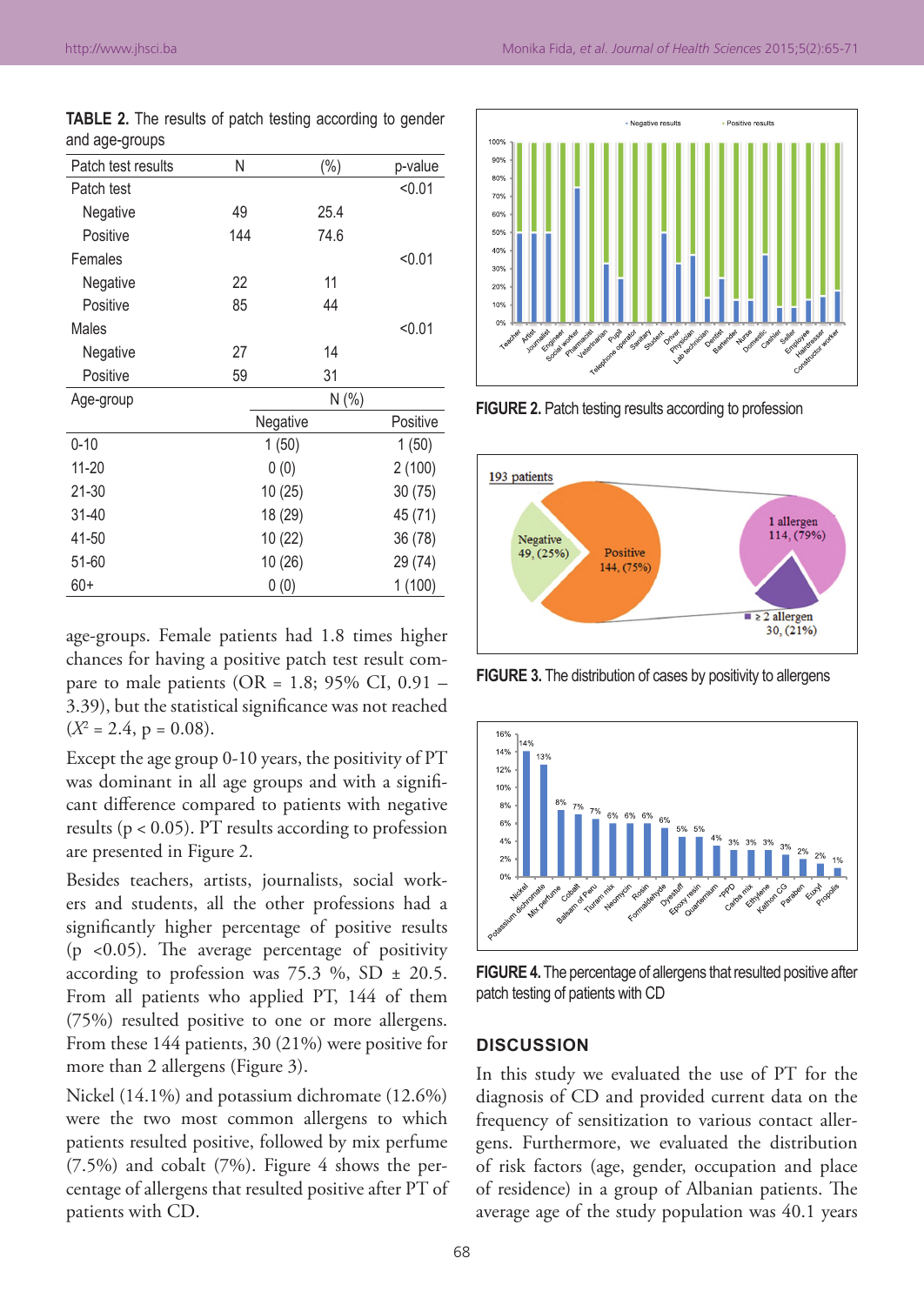$(\pm 10.5 \text{ years})$ , which is approximately the same value reported in the literature (14,15,20). We included in total 193 patients, 86 male and 107 female. The number of women who performed PT was higher than the number of men. However, we found no significant difference between gender (p=0.1). The sensibility of women to skin diseases in general and to this pathology in particular, leads them to the immediate application of patch tests. Whereas, the large number of men clinically diagnosed with the same pathology hesitate to undergo the procedure of patch testing. This correlates with the lifestyle and education in our region. Nevertheless, studies report that hand eczema is much more frequent in women and the impact of disease is larger in women than in men (15,21).

The highest prevalence of contact dermatitis was noticed in the age-group of 31-40 years (63 patients), with significant difference with other age-groups (p<0.01). A simple explanation of this result could be the fact that people of this age-group have a higher frequency of exposure to allergens due to lifestyle and work activity (14,15,20,22).

According to the place of residence, the number of patients who lived in urban areas (153 patients) was significantly higher than those who lived in rural areas (41 patients). Most of the professions that are exposed to multiple allergens are applied in the cities, while in rural areas the number of these professions is limited. Also in Albania, the access to primary health services and specialized medical help is higher in urban areas compared to rural ones. Furthermore, the education level is higher in urban areas and people tend to seek medical assistance earlier and more often.

Construction workers were most affected by contact dermatitis followed by hairdressers. All the other professions were significantly in low number. Construction workers have very tight and longterm contact with different substances, especially with potassium dichromate, nickel and cobalt and epoxy resin (23-25). Moreover, the non-use of protective gloves or emollient creams to protect the skin increases the risk for the contact dermatitis (26,27). Likewise, hairdressers have a high number of substances to which they are exposed, including agents of cosmetic products (mix perfume, balsam of Peru) and hair color products (p-phenylenediamine which

is known as PPD) (22,28,29) Also, the use of plastic gloves from hairdressers exposes their skin to further allergens, such as Latex or Thiuram Mix (30,31).

After patch testing, the two most common allergens that resulted positive in most of the patients were nickel and potassium dichromate, followed by mix perfume and cobalt. A recent study of the Odense Adolescence Cohort has reported that the most common contact allergen among young Danish adults is nickel (11.8%), followed by cobalt (2.3%) and PPD (1.1%) (32). Likewise, nickel has been reported as the most common allergen in a lot of other studies (33-35). Previous studies have reported that contact allergy to nickel and cobalt is more common in women than men (14). The higher prevalence among women is explained with the often and closed contact with objects containing nickel and/or cobalt, especially with jewelries and/or piercing which women start to use since early in life (36). The wide spread of nickel sulphate in our everyday life (in sunglasses frame, door handles, spoons and forks in the kitchen, medical instruments, dental materials, metal chair and as well as ingredient in a lot of food products) explains the high prevalence of positive patch tests to this substance compared to other allergens less common in everyday life (37,38). Besides industrial materials (cement, mortar, plaster, bricks), potassium dichromate is also common in everyday life and can be found in leather clothing, shoes, colored gloves, matches and tattoos (24,34,38). Moreover, potassium dichromate is found in orthopedic prostheses and dental implants, posing so to a high risk people who are not aware of being sensitive to this substance (39).

The daily increase of using chemical, aromatic and cosmetic products has also increased the number of allergies to certain substances such are mix perfume, balsam of Peru and PPD (22,29,33,40). In our study, mix perfume is the third most common allergen to which contact dermatitis patients had a positive patch test. This result was expected since most of our patients were female and mix perfume is found in all aromatized cosmetic products. Half of the patients positive to mix perfume were also positive to balsam of Peru, which is also part of aromatized cosmetic products. Likewise, balsam of Peru is found as an aromatic component in different kinds of food, drinks, deserts and syrups (41).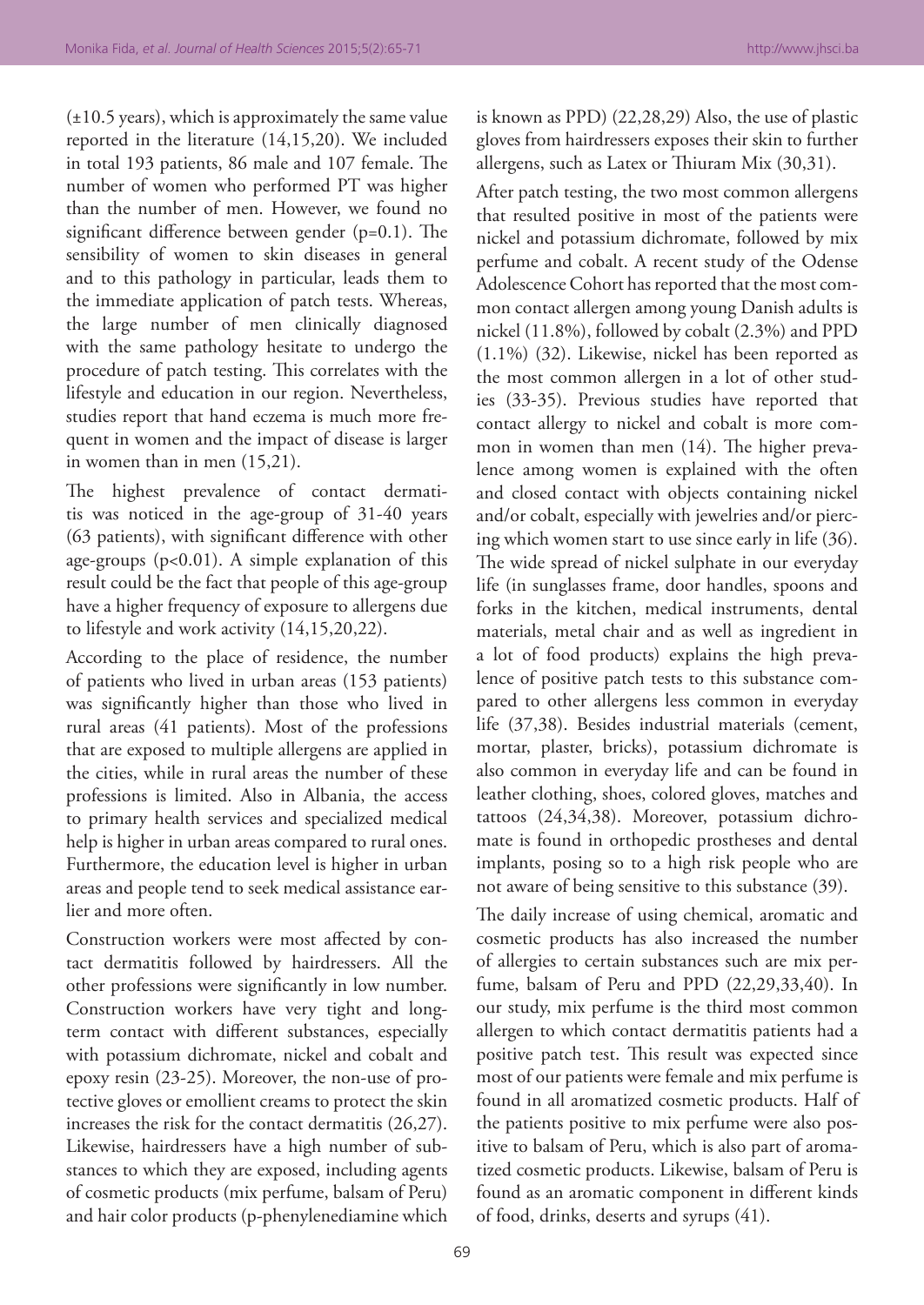Another important allergen that should be discussed is formaldehyde. Formaldehyde and other substances released from it are the most frequently preservatives on the market (42). Due to the wide spread, formaldehyde is difficult to be avoided, even in small amounts. This is the reason why new clothes should always be washed before wearing and places were smoke is allowed should be ventilated. It is recommended to use cotton clothes and cosmetic products with a concentration of formaldehyde below 0.2% (43).

## **CONCLUSION**

In Albanian population, construction workers and hairdressers are most affected from contact dermatitis. The most common allergens are nickel, potassium dichromate and mix perfume. Determination of allergens that cause contact dermatitis is necessary not only to confirm the diagnosis, but also for the qualitative treatment and prevention of the disease. This study reemphasizes that patch testing, even though an old method still remains a valuable and non-invasive approach to determine the causes of contact dermatitis.

# **CONFLICT OF INTEREST**

The authors declare that they have no competing interests.

## **REFERENCES**

- 1. Boverhof DR, Ladics G, Luebke B, Botham J, Corsini E, Evans E, et al. Approaches and considerations for the assessment of immunotoxicity for environmental chemicals: a workshop summary. Regul Toxicol Pharmacol. 2014 Feb;68(1):96-107. http://dx.doi.org/10.1016/j.yrtph.2013.11.012
- 2. Wold L, Chen JK, Lampel HP. Hand dermatitis: an allergist's nightmare. Curr Allergy Asthma Rep. 2014 Nov;14(11):474. http://dx.doi.org/10.1007/ s11882-014-0474-0
- 3. Kouris A, Armyra K, Christodoulou C, Katoulis A, Potouridou I, Tsatovidou R, et al. Quality of life, anxiety, depression and obsessive-compulsive tendencies in patients with chronic hand eczema. Contact Dermatitis. 2015 Jun;72(6):367-70. http://dx.doi.org/10.1111/cod.12366
- 4. Lau MY, Burgess JA, Nixon R, Dharmage SC, Matheson MC. A review of the impact of occupational contact dermatitis on quality of life. J Allergy (Cairo). 2011;2011:964509. http://dx.doi.org/10.1155/2011/964509
- 5. Brutti CS, Bonamigo RR, Cappelletti T, Martins-Costa GM, Menegat AP. Occupational and non-occupational allergic contact dermatitis and quality of life: a prospective study. An Bras Dermatol. 2013 Jul-Aug;88(4):670-1. http://dx.doi.org/10.1590/abd1806-4841.20131950
- 6. Peng W, Novak N. Pathogenesis of atopic dermatitis. Clin Exp Allergy. 2015 Mar;45(3):566-74. http://dx.doi.org/10.1111/cea.12495
- 7. Ale IS, Maibacht HA. Diagnostic approach in allergic and irritant contact

dermatitis. Expert Rev Clin Immunol. 2010 Mar;6(2):291-310. http://dx.doi. org/10.1586/eci.10.4

- 8. Apfelbacher CJ, Soder S, Diepgen TL, Weisshaar E. The impact of measures for secondary individual prevention of work-related skin diseases in health care workers: 1-year follow-up study. Contact Dermatitis. 2009 Mar;60(3):144-9. http://dx.doi.org/10.1111/j.1600-0536.2008.01505.x
- 9. Fall S, Bruze M, Isaksson M, Liden C, Matura M, Stenberg B, et al. Contact allergy trends in Sweden - a retrospective comparison of patch test data from 1992, 2000, and 2009. Contact Dermatitis. 2015 May;72(5):297-304. http://dx.doi.org/10.1111/cod.12346
- 10. Diepgen TL, Andersen KE, Chosidow O, Coenraads PJ, Elsner P, English J, et al. Guidelines for diagnosis, prevention and treatment of hand eczema. J Dtsch Dermatol Ges. 2015 Jan;13(1):e1-22. http://dx.doi. org/10.1111/ddg.12510\_1
- 11. Kimber I, Travis MA, Martin SF, Dearman RJ. Immunoregulation of skin sensitization and regulatory T cells. Contact Dermatitis. 2012 Oct;67(4):179-83. http://dx.doi.org/10.1111/j.1600-0536.2012.02148.x
- 12. Fonacier L, Bernstein DI, Pacheco K, Holness DL, Blessing-Moore J, KhanD, et al. Contact dermatitis: a practice parameter-update 2015. J Allergy Clin Immunol Pract. 2015 May-Jun;3(3 Suppl):S1-S39. http:// dx.doi.org/10.1016/j.jaip.2015.02.009
- 13. Dickel H, Kreft B, Geier J. Strip patch testing does not affect reaction profiles of standard allergens. Contact Dermatitis. 2015 Jul;73(1):36-43. http:// dx.doi.org/10.1111/cod.12384
- 14. Thyssen JP, Linneberg A, Menne T, Johansen JD. The epidemiology of contact allergy in the general population--prevalence and main findings. Contact Dermatitis. 2007 Nov;57(5):287-99. http://dx.doi. org/10.1111/j.1600-0536.2007.01220.x
- 15. Thyssen JP, Johansen JD, Linneberg A, Menne T. The epidemiology of hand eczema in the general population--prevalence and main findings. Contact Dermatitis. 2010 Feb;62(2):75-87. http://dx.doi. org/10.1111/j.1600-0536.2009.01669.x
- 16. Turner S, Carder M, van Tongeren M, McNamee R, Lines S, Hussey L, et al. The incidence of occupational skin disease as reported to The Health and Occupation Reporting (THOR) network between 2002 and 2005. Br J Dermatol. 2007 Oct;157(4):713-22. http://dx.doi. org/10.1111/j.1365-2133.2007.08045.x
- 17. Pesonen M, Jolanki R, Larese Filon F, Wilkinson M, Krecisz B, Kiec-Swierczynska M, et al. Patch test results of the European baseline series among patients with occupational contact dermatitis across Europe - analyses of the European Surveillance System on Contact Allergy network, 2002-2010. Contact Dermatitis. 2015 Mar;72(3):154-63. http://dx.doi. org/10.1111/cod.12333
- 18. Susitaival P, Flyvholm MA, Meding B, Kanerva L, Lindberg M, Svensson A, et al. Nordic Occupational Skin Questionnaire (NOSQ-2002): a new tool for surveying occupational skin diseases and exposure. Contact Dermatitis. 2003 Aug;49(2):70-6. http://dx.doi.org/10.1111/j.0105-1873.2003.00159.x
- 19. Reduta T, Bacharewicz J, Pawlos A. Patch test results in patients with allergic contact dermatitis in the Podlasie region. Postepy Dermatol Alergol. 2013 Dec;30(6):350-7. http://dx.doi.org/10.5114/pdia.2013.39433
- 20. Uter W, Gefeller O, Gimenez-Arnau A, Frosch P, Duus Johansen J, Schuttelaar ML, et al. Characteristics of patients patch tested in the European Surveillance System on Contact Allergies (ESSCA) network, 2009-2012. Contact Dermatitis. 2015 May 13. http://dx.doi.org/10.1111/ cod.12409
- 21. Mollerup A, Veien NK, Johansen JD. An analysis of gender differences in patients with hand eczema - everyday exposures, severity, and consequences. Contact Dermatitis. 2014 Jul;71(1):21-30. http://dx.doi. org/10.1111/cod.12206
- 22. Kumar P, Paulose R. Patch testing in suspected allergic contact dermatitis to cosmetics. Dermatol Res Pract. 2014;2014:695387. http://dx.doi. org/10.1155/2014/695387
- 23. Prodi A, Rui F, Fortina AB, Corradin MT, Filon FL. Occupational